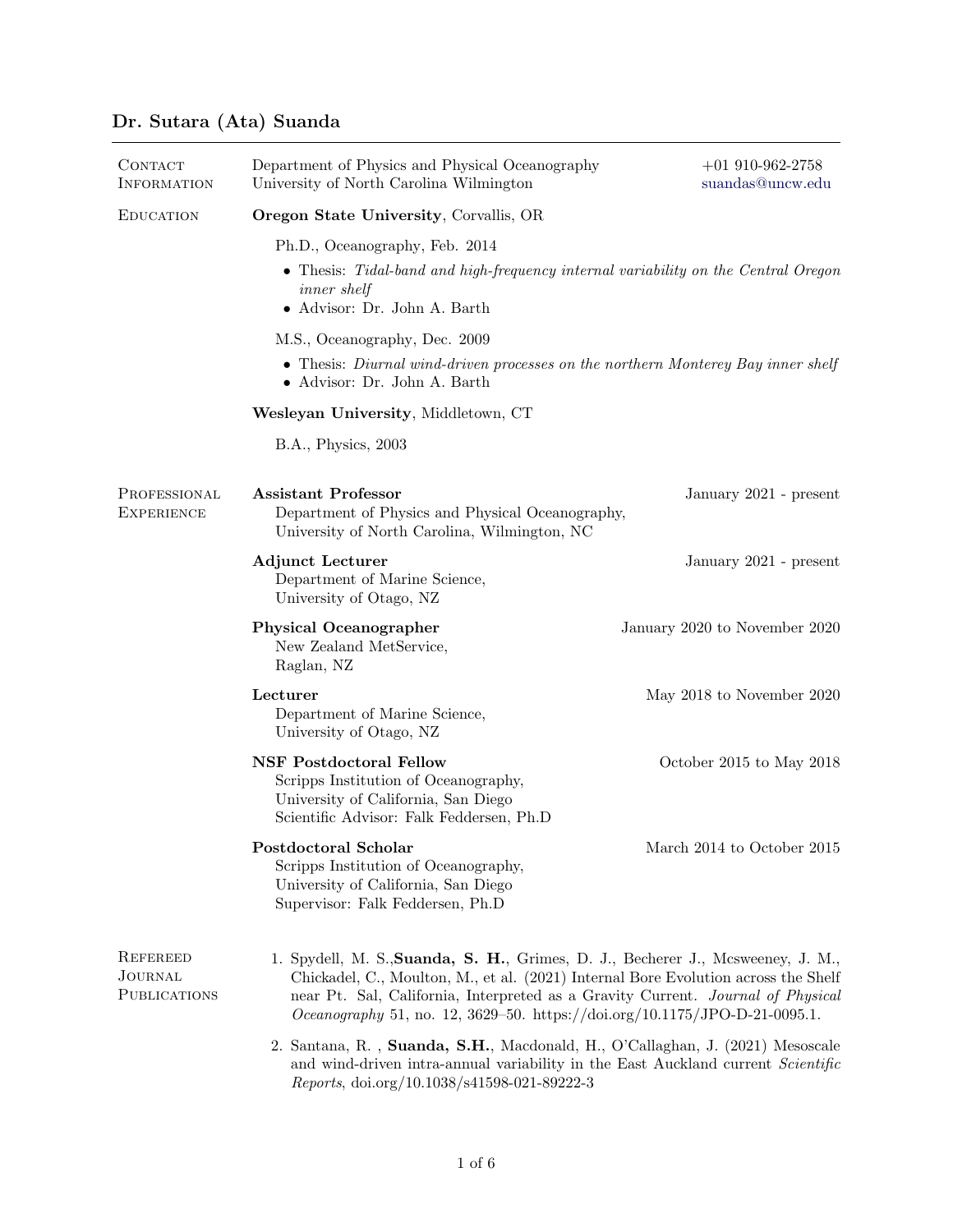- 3. Kumar,N., Lerczak, J., Xu, T., Waterhouse, A. F., Thomson, T., Terrill, E.J., Swann, C., Suanda, S.H., et al., (2020) The Inner Shelf Dynamics Experiment Bulletin of the American Meteorological Society,doi:10.1175/BAMS-D-19-0281.1
- 4. O'Connell-Milne, S., Wing, S. R., Suanda, S.H., Udy, J. A., Durante, L. M., Salmond, N. H., Wing, L. C. (2020). Interactions between bivalve filter feeding and oceanographic forcing drive the fluxes of organic matter and nutrients at an estuarine–coastal interface Marine Ecology Progress Series, doi:10.3354/meps13522.
- 5. Gough, M. K., Freismuth, T., MacMahan J., Colosi, J., Suanda, S.H., Kumar, N. (2020) Heating of the midshelf and inner shelf by warm internal tidal bores Journal of Physical Oceanography, doi:10.1175/JPO-D-19-0143.1.
- 6. Kumar, N., Suanda, S.H., Colosi, J. A., Cai, D., Haas, K. A., Di Lorenzo, E., Miller, A. J., Edwards, C. A. (2019) Coastal Semidiurnal Internal Tidal Incoherence in the Santa Maria Basin, California: Observations and Model Simulations Journal of Geophysical Research: Oceans 124, no. 7, 5158-79 doi:10.1029/2018JC014891
- 7. O'Callaghan, J., Stevens C., Roughan M., et al. inc Suanda, S.H. (2019) Developing an Integrated Ocean Observing System for New Zealand. Frontiers in Marine Science 6. doi:10.3389/fmars.2019.00143.
- 8. Spydell, M. S., Feddersen F., Suanda, S.H., (2019) Inhomogeneous Turbulent Dispersion across the Nearshore Induced by Surfzone Eddies. Journal of Physical Oceanography, doi.org/10.1175/JPO-D-18-0102.1.
- 9. Suanda, S.H., Feddersen, F., Spydell, M. S., Kumar, N., (2018) The Effect of Barotropic and Baroclinic Tides on Three-Dimensional Coastal Dispersion Geophysical Research Letters 45, no. 20, 11,235-11,246. doi:10.1029/2018GL079884.
- 10. Suanda, S.H., Kumar, N., Feddersen, F. (2017) The effect of barotropic and baroclinic tides on coastal stratification and mixing. Journal of Geophysical Research, doi:10.1002/2017JC013379
- 11. Colosi, J., Kumar, N., Suanda, S.H., Freismuth, T., MacMahan J. (2017) Statistics of Internal Tide Bores and Internal Solitary Waves Observed on the Inner Continental Shelf off Point Sal, CA Journal of Physical Oceanography, doi:10.1175/JPO-D-17-0045.1
- 12. Suanda, S.H., Kumar, N., Miller, A.J., DiLorenzo, E., Haas, K., Cai, D., Edwards, C.A., Washburn, L., Fewings, M., Torres, R., Feddersen, F. (2016) Wind relaxation and a coastal buoyant plume north of Pt. Conception, CA: observations, simulations, and scalings. Journal of Geophysical Research, doi:10.1002/ 2016JC011919.
- 13. Suanda, S.H., Perez, S., Feddersen, F. (2016) Evaluation of a source-function wavemaker for generating random directionally spread waves in the sea-swell band. Coastal Engineering, doi: 10.1016/j.coastaleng.2016.04.006.
- 14. Kumar, N., Feddersen, F., Suanda, S.H., Uchiyama, Y., McWilliams, J., O'Reilly, W. (2016) Mid- to inner-shelf coupled ROMS-SWAN model-data comparison of currents and temperature: Diurnal and semi-diurnal variability. Journal of Physical Oceanography), doi: 10.1175/JPO-D-15-0103.1
- 15. Suanda, S.H., Barth, J.A. (2015) Semidiurnal baroclinic tides on the Central Oregon inner shelf. Journal of Physical Oceanography, doi: 10.1175/JPO-D-14- 0198.1.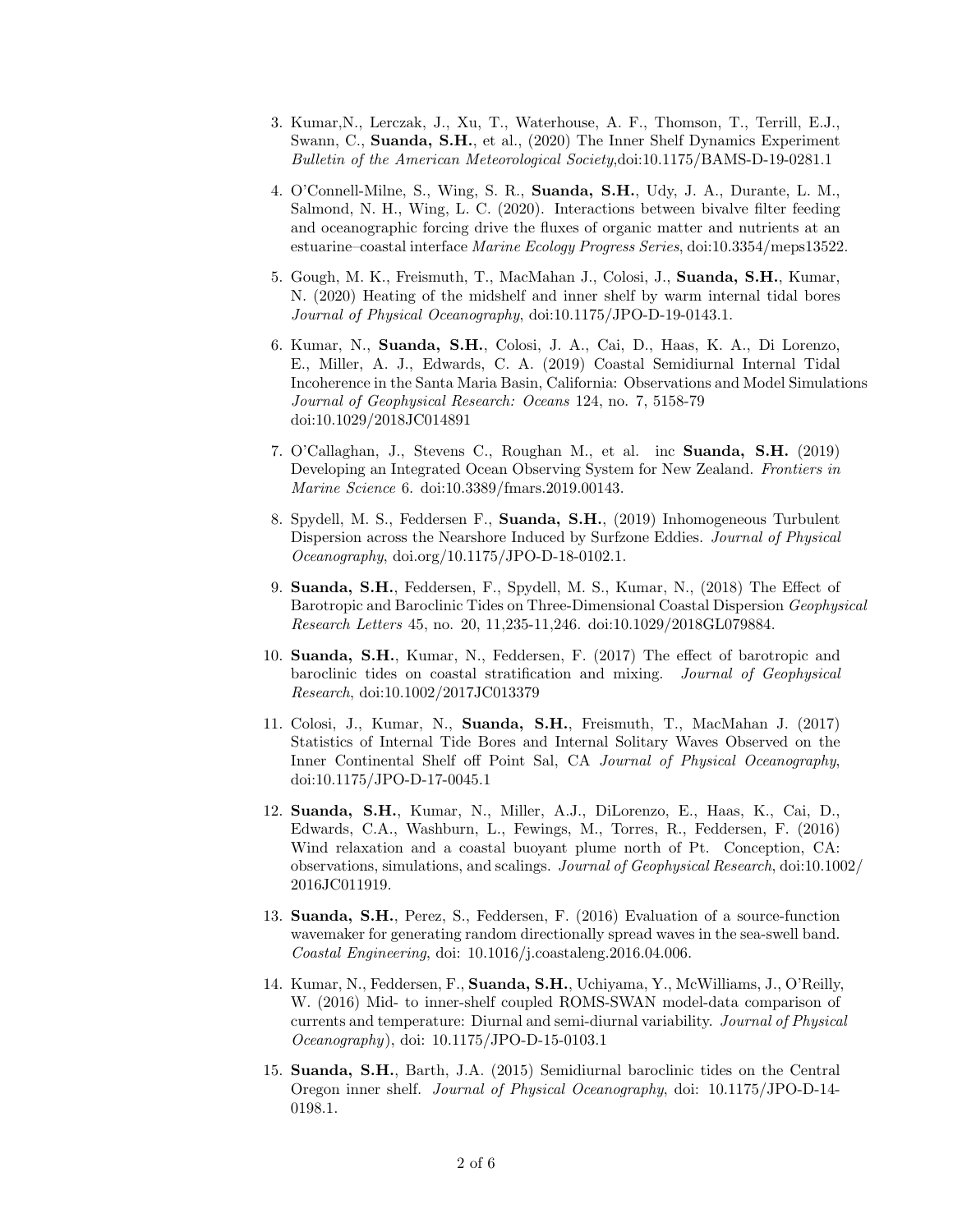|                                 | 16. Suanda, S.H., and Feddersen, F. (2015) A self-similar scaling for cross-shelf<br>exchange driven by transient rip currents. Geophysical Research Letters, $42(13)$ ,<br>doi: 10.1002/2015GL063944.                                                                                          |
|---------------------------------|-------------------------------------------------------------------------------------------------------------------------------------------------------------------------------------------------------------------------------------------------------------------------------------------------|
|                                 | 17. Suanda, S.H., Barth, J.A., Holman, R.A. and Stanley, J. (2014) Shore-based<br>video observations of nonlinear internal waves across the inner shelf, <i>Journal of</i><br>Oceanic and Atmospheric Technology, 31, 714-728.                                                                  |
|                                 | 18. Suanda, S.H., Barth, J.A., and Woodson, C.B. (2011). Diurnal heat balance for<br>the northern Monterey Bay inner shelf, <i>Journal of Geophysical Research</i> , 116(C9).                                                                                                                   |
|                                 | 19. Tlusty, M.F., Metzler A., Huckabone S., Suanda, S.H., and Guerrier, S. (2009)<br>Morphological colour change in the American lobster (Homarus americanus) in<br>response to background colour and UV light, New Zealand Journal of Marine and<br>Freshwater Research, $43(1)$ , $247-255$ . |
| SUBMITTED FOR<br>PUBLICATION    | 1. Moulton, M., Suanda, S.H., Garwood, J.C., Kumar, N., Fewings, M.R., Pringle,<br>J. (2022) Exchange of plankton, pollutants, and particles across the nearshore<br>region Annual Reviews of Marine Science                                                                                    |
|                                 | 2. DeSouza, J., Suanda, S.H., Couto, P. P., Smith, R. O., Kerry, C., Roughan, M.<br>(2022) Moana Ocean Hindcast - a 25+ years simulation for New Zealand Waters<br>using the ROMS v3.9 model Geoscientific Model Development                                                                    |
|                                 | 3. Suanda, S.H., Smith, R.O., (2022) Spring stratification and internal temperature<br>oscillations on the Otago inner shelf New Zealand Journal of Marine and Freshwater<br>Research                                                                                                           |
| <b>DATASETS</b>                 | 1. Suanda, S. H.; Di Lorenzo, E.; Miller, A. J.; Haas, K.; Edwards, C. A.; Moore,<br>A. M.; Kumar, N.; Xu, T.; Cai, D. (2022) Inner Shelf Dynamics Experiment<br>ROMS Hindcast model simulations. doi.org/10.6075/J0930T97                                                                      |
| <b>INVITED</b><br>PRESENTATIONS | 1. Unresolved tidal effects in coastal circulation models. Center for Coastal Physical<br>Oceanography, Old Dominion University. November, 2021.                                                                                                                                                |
|                                 | 2. The effects of barotropic and baroclinic tides on vertical and horizontal mixing<br>in the coastal ocean. National Institute of Water and Atmospheric Research,<br>Wellington, New Zealand. February, 2019.                                                                                  |
|                                 | 3. Nested modeling of the Coastal Ocean. Workshop presenter International Workshop<br>on Oceanography of the Indonesian Seas. Mulawarman University, Indonesia.<br>November, 2017.                                                                                                              |
|                                 | 4. Modeling high frequency processes on the inner shelf of a coastal upwelling system.<br>University of California, Santa Cruz, U.S. A. March, 2017.                                                                                                                                            |
|                                 | 5. Multiple scales of physical processes in the coastal ocean: Examples from the<br>North American West Coast. Nanyang Technological University, Singapore.<br>November, 2016.                                                                                                                  |
|                                 | 6. Special Course on Coastal Oceanography. Institut Teknologi Bandung, Indonesia.<br>November, 2016.                                                                                                                                                                                            |
|                                 | 7. Modeling multi-scale interactions on the inner shelf. Gordon Research Seminar<br>on Coastal Ocean Modeling, U.S. A. June, 2015.                                                                                                                                                              |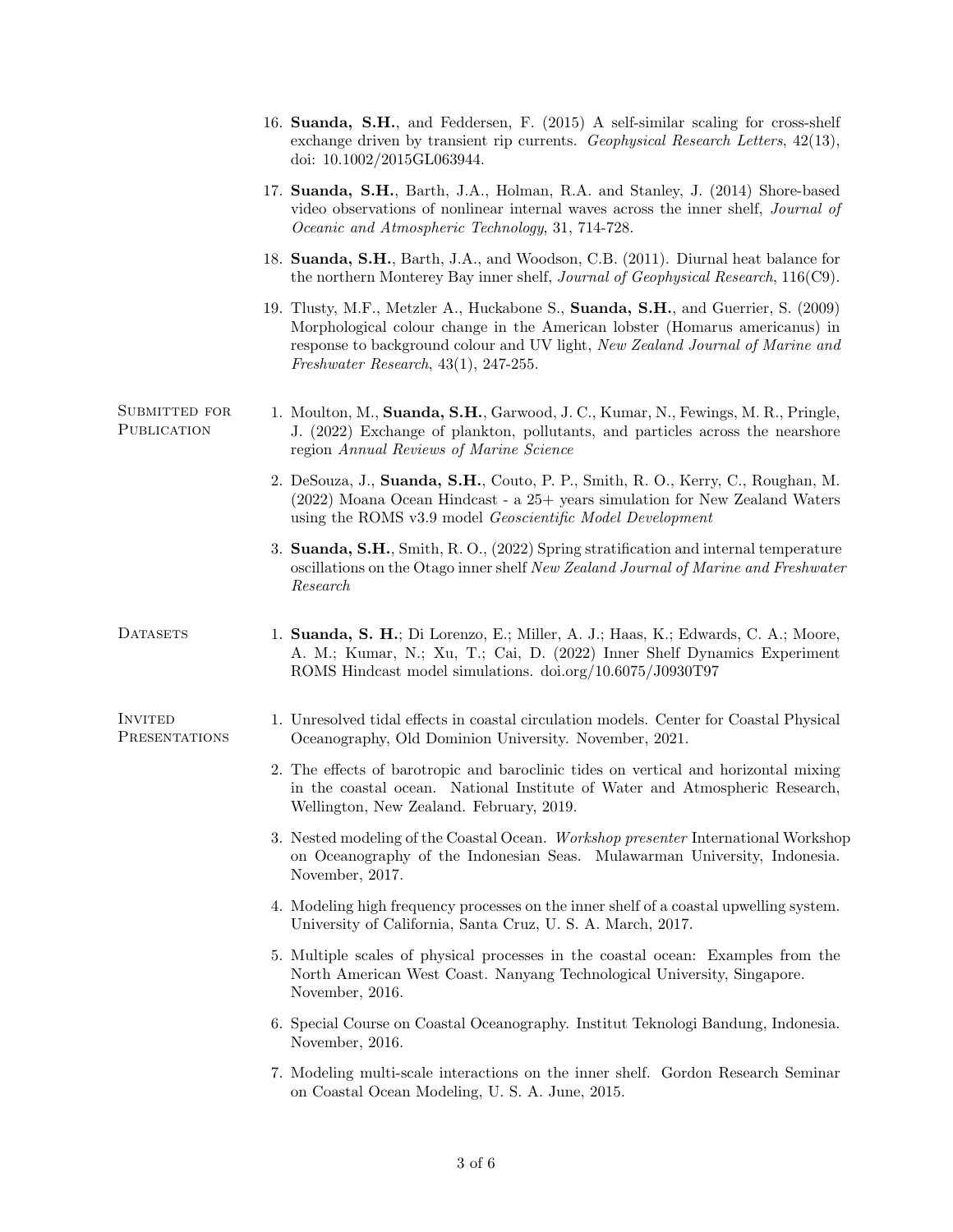Oral Presentations

**CONFERENCE PRESENTATIONS** 

- 1. Suanda, S.H., Kumar, N, Spydell, M, Feddersen F. Barotropic and baroclinic tidal effects on coastal mixing and dispersion. Ocean Sciences, Portland, OR February, 2018
- 2. Suanda, S.H., Kumar, N, and others. Tidal effects in a realistic model of a thermally buoyant plume north of Pt. Conception. VIIIth International Symposium on Stratified Flows, San Diego, CA, August, 2016
- 3. Suanda, S.H., Kumar, N, and others. Modeling multi-scale interactions on the inner shelf. Ocean Sciences, New Orleans, LA, February, 2016
- 4. Suanda, S.H., Kumar, N, and others. Modeling multi-scale interactions on the inner shelf. Gordon Research Seminar on Coastal Ocean Modeling, 2015 (invited)
- 5. Suanda, S.H. Tidal-band and high-frequency internal waves on the Central Oregon inner shelf. Physical Oceanography Dissertation Symposium, Kauai, HI, October, 2014.
- 6. Suanda, S.H. and Barth, J.A. Understanding the timing and transports of highfrequency internal waves on the Oregon inner shelf. Ocean Sciences, Honolulu, HI, February, 2014.
- 7. Suanda, S.H. and Barth, J.A. Internal tides on the Oregon inner shelf. Eastern Pacific Oceans Conference, Stanford Sierra Camp, CA, September, 2013.
- 8. Suanda, S.H. and Barth, J.A. Contrasting regimes of internal wave activity on the Central Oregon inner shelf. Eastern Pacific Oceans Conference, Stanford Sierra Camp, CA, September, 2012.
- 9. Suanda, S.H. and Barth, J.A. Long-term observations of internal waves with shore-based video cameras. North Pacific Marine Science Organization (PICES), Hiroshima, Japan, October, 2012.

## Poster Presentations

- 1. Suanda, S.H., Smith, R. O., Russell, P. Inner shelf circulation and retention downstream of Otago Peninsula, New Zealand. Ocean Sciences Meeting, 2020
- 2. Suanda, S.H., Kumar, N, and Feddersen, F. Barotropic and baroclinic tidal effects on coastal stratification. Gordon Research Conference on Coastal Ocean Dynamics, 2017
- 3. Suanda, S.H. and Feddersen F. Vortex interactions between mean longshore currents and transient rip currents. AGU Fall Meeting, San Francisco, CA, December, 2016.
- 4. Suanda, S.H., Kumar, N, and others. Got Tides?: Tidal effects in a realistic coastal ocean model. Eastern Pacific Oceans Conference, Timberline, OR, September, 2016
- 5. Suanda, S.H., Kumar, N, and others. Modeling multi-scale interactions on the inner shelf. Gordon Research Conference on Coastal Ocean Modeling, 2015
- 6. Suanda, S.H. and Feddersen F. A self-similar scaling for transient rip currents. AGU Fall Meeting, San Francisco, CA, December, 2014.
- 7. Suanda, S.H. and Feddersen F. The role of transient rip currents in driving exchange between the surfzone and inner shelf. Eastern Pacific Oceans Conference, Timberline, OR, September, 2014.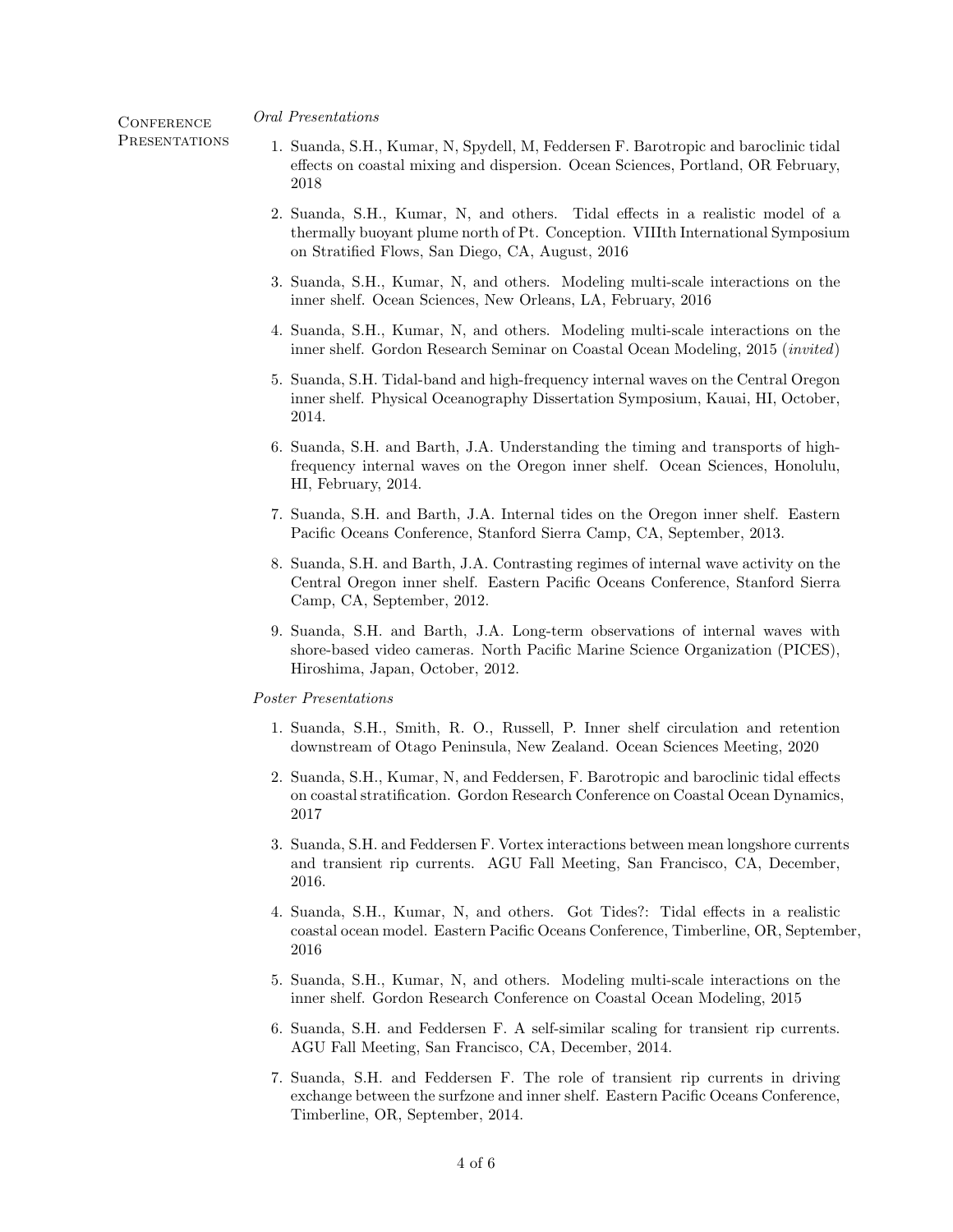|                                       | 8. Barth J.A., Suanda, S.H., Dudas, S.E., and Menge, B.A. Using inner-shelf internal<br>wave indices to determine the recruitment of intertidal invertebrates.<br>Sciences, Honolulu, HI, February, 2014.                                                                                                                                                                                                                                                                                                                                                                                                                                                                                                                                                                                                                                                                                                    | Ocean                                                                                                                                                                                                                                                                                     |
|---------------------------------------|--------------------------------------------------------------------------------------------------------------------------------------------------------------------------------------------------------------------------------------------------------------------------------------------------------------------------------------------------------------------------------------------------------------------------------------------------------------------------------------------------------------------------------------------------------------------------------------------------------------------------------------------------------------------------------------------------------------------------------------------------------------------------------------------------------------------------------------------------------------------------------------------------------------|-------------------------------------------------------------------------------------------------------------------------------------------------------------------------------------------------------------------------------------------------------------------------------------------|
|                                       | 9. Suanda, S.H. and Barth J.A. Internal tides on the Oregon inner shelf. Gordon<br>Research Conference on Coastal Circulation, New London, NH, June, 2013.                                                                                                                                                                                                                                                                                                                                                                                                                                                                                                                                                                                                                                                                                                                                                   |                                                                                                                                                                                                                                                                                           |
|                                       | 10. Suanda, S.H. and Barth J.A. Streaks and Slicks: Observing the surface manifestation<br>of internal processes in the coastal ocean. Heceta Head Coastal Conference,<br>Florence, OR, October, 2012.                                                                                                                                                                                                                                                                                                                                                                                                                                                                                                                                                                                                                                                                                                       |                                                                                                                                                                                                                                                                                           |
| <b>TEACHING</b>                       | Undergraduate and graduate teaching<br>University of North Carolina Wilmington<br>PHY101 - Elementary College Physics<br>PHY480/580 - Coastal and Estuarine Systems<br>University of Otago, New Zealand<br>OCEN321 - Ocean Physics and Modelling (co-ordinator)<br>OCEN301 - Practical and Field Oceanography<br>OCEN201 - Physical Oceanography<br>OCEN450 - Data Analysis Methods in Oceanography<br>Workshop project leader<br>International Workshop on Oceanography of the Indonesian Seas.<br>Mulawarman University, Indonesia                                                                                                                                                                                                                                                                                                                                                                         | June 2018 - present<br>November 2017                                                                                                                                                                                                                                                      |
|                                       | Undergraduate Research Advisor<br>Scripps Institution of Oceanography                                                                                                                                                                                                                                                                                                                                                                                                                                                                                                                                                                                                                                                                                                                                                                                                                                        | Summer 2014 - 2017                                                                                                                                                                                                                                                                        |
| <b>RESEARCH</b><br><b>SUPERVISION</b> | Graduate research<br>University of Washington, Seattle, WA<br>Emma Nuss (PhD co-advisor Dr. Melissa Moulton)<br>David Fertitta (MSc, co-advisor Dr. Nirnimesh Kumar)<br>University of Otago, New Zealand<br>Tim Baxter ( <i>MSc</i> co-advisor Dr. Robert Smith)<br>Connor Davenport ( $MSc$ co-advisor Dr. Abby Smith)<br>Arnaud Valcarcel (PhD co-advisor Dr. Craig Stevens)<br>Rafael Santana (PhD co-advisor Dr. Helen MacDonald)<br>Erik Johnson (PhD co-advisor Dr. Robert Smith)<br>Phellipe Couto ( <i>PhD</i> co-advisor Dr. Joao Souza)<br>Mireya Montano (PhD co-advisor Dr. Joao Souza)<br>Undergraduate research advisor<br>University of North Carolina Wilmington<br>Cody Benton (SECOORA data challenge)<br>University of Otago, New Zealand<br>Felix Cook (Physics Honours co-advisor Dr. Michael Jack)<br>Scripps Institution of Oceanography<br>Scripps Undergraduate Research Fellowship | Nov $2020$ - present<br>Completed Aug 2019<br>Completed April 2021<br>Completed Feb 2021<br>$\text{Feb } 2019$ - present<br>June 2019 - present<br>Aug $2019$ - present<br>Dec $2019$ - present<br>Feb 2020 - present<br>Completed Dec 2021<br>Completed Nov 2019<br>Summer $2014 - 2017$ |
| <b>OUTREACH</b>                       | University of Otago Science Expo<br>Hands on science demonstrator                                                                                                                                                                                                                                                                                                                                                                                                                                                                                                                                                                                                                                                                                                                                                                                                                                            | <b>July 2018</b>                                                                                                                                                                                                                                                                          |
|                                       | Scripps Community Outreach Program<br>Pier tours                                                                                                                                                                                                                                                                                                                                                                                                                                                                                                                                                                                                                                                                                                                                                                                                                                                             | Summer 2014 - 2016                                                                                                                                                                                                                                                                        |
|                                       | Frankfurt Book Fair<br>Hands on science educator                                                                                                                                                                                                                                                                                                                                                                                                                                                                                                                                                                                                                                                                                                                                                                                                                                                             | Fall 2016                                                                                                                                                                                                                                                                                 |